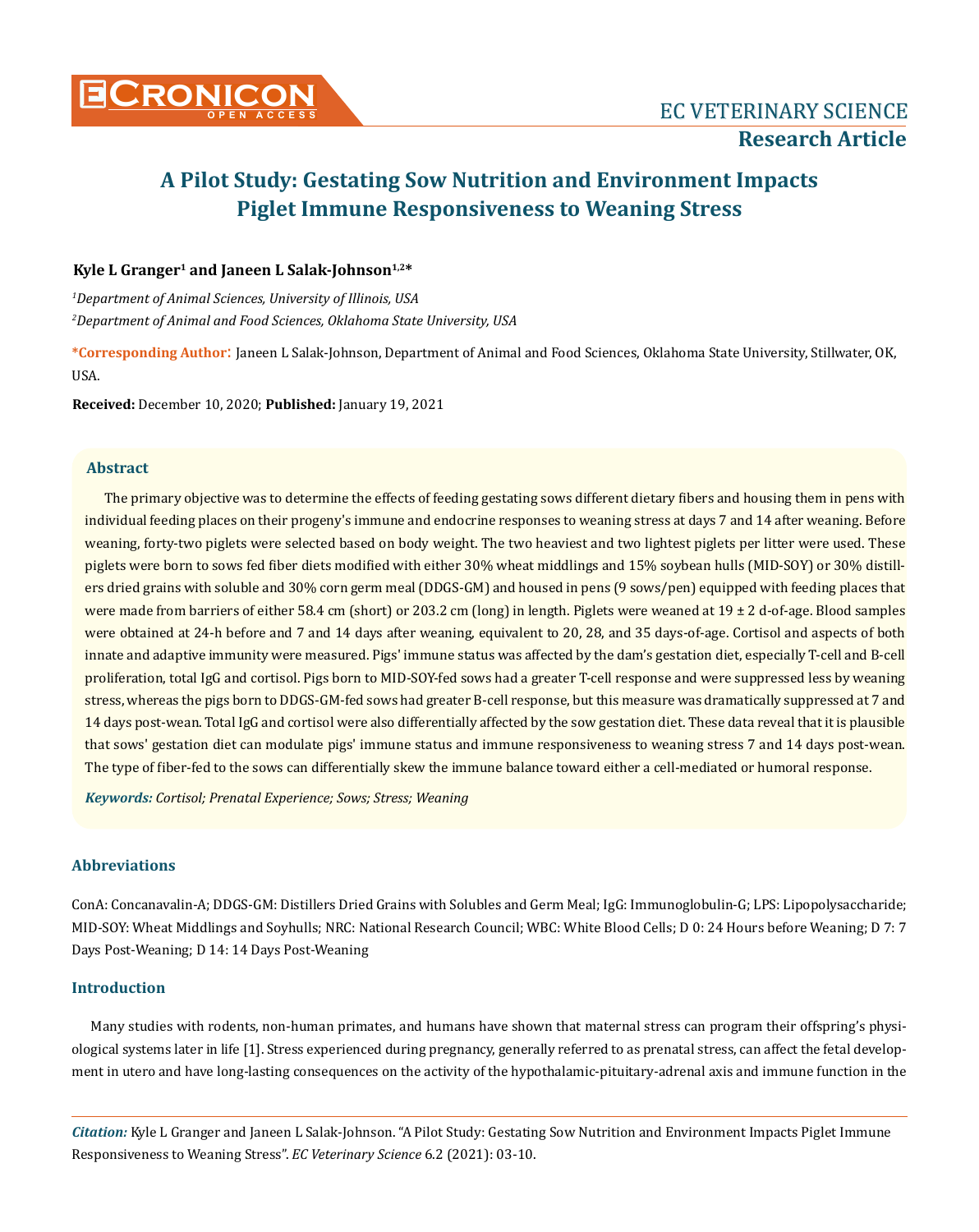offspring of many species [1,2]. Pregnant sows are frequently exposed to various stressors, especially social stress and competition during feeding when grouped-housed, which can negatively impact her welfare and impact her progeny when exposed to high levels of stress hormones in utero. High levels of glucocorticoids result in an unpredictable prenatal environment for the fetus [3], altering the offspring's endocrine and immune reactions. It has been hypothesized that maternal stress can negatively impact the neonate's immune system, affecting their immunological responsiveness to unavoidable stressors often confronted with, thus compromising their well-being [4-6]. In pigs, prenatal stress has been shown to modify offspring phenotype in stress reactivity, impaired growth, and modified immune function [1,5]. Data are limited on the long-term consequences of prenatal stress regarding the group-housing environment of gestating sows on their progeny's immune responsiveness to weaning stress. Therefore, this study assessed the effect of gestating sows dietary treatment and pen environment on the baseline immune status and immune and endocrine responsiveness to weaning stress at D 0, D 7 and D 14 post-wean.

# **Materials and Methods**

All animal procedures used in this study were approved by the University of Illinois Institutional Animal Care and Use Committee.

## **Piglets selection and blood samples**

Piglets (n = 42) used in this study were selected based on pre-weaning body weight and balanced across sow gestational treatments; thus, data reported are from the two heaviest and two lightest piglets per litter. Piglets were born to sows fed two different gestation diets and kept in group pens equipped with two different length feeding stall barriers. Blood samples were collected via jugular venipuncture 24-h before weaning (19 ± 2 days-of-age) and then at D 7 and D 14 post-wean. Piglets were penned together as littermates. All litters were processed using standard operating procedures of the University of Illinois Swine Research Center.

#### **Sow gestation treatments**

Piglets dams' were randomly assigned in a 2 x 2 factorial design to 1 of 2 fiber-modified gestation diets of either: (a) 30% wheat middlings and 15% soybean hulls (MID-SOY) or (b) 30% dried distiller grains and 30% corn germ meal (DDGS-GM), and to 1 of 2 feeding barriers of either: (c) 58.4 cm (short; width = 48.3 cm) or (d) 203.2 cm (long; width 57.2 cm) in length. All sows were housed in group-pens at a floor space allowance of 1.7m<sup>2</sup>*(*n = 9 sows/pen/treatment). Diet treatments were fed to sows for two days (day 35 post-breeding) before moving them to treatment pens to facilitate acceptance of the high-fiber diets without competition. The MID-SOY and DDGS-GM ingredients (Table 1) replaced a portion of the shelled corn and soybean meal and were formulated to meet or exceed NRC requirements for gestating sows.

|                               | 30% wheat middlings and 15%<br>soybean hulls (MID-S0Y) | 30% distillers dried grains w/solubles and 30%<br>corn germ meal (DDGS-GM) |
|-------------------------------|--------------------------------------------------------|----------------------------------------------------------------------------|
| Ingredients, % (as-fed basis) |                                                        |                                                                            |
| Corn                          | 38.90                                                  | 33.65                                                                      |
| Soybean meal, 48%             | 12.50                                                  | 2.50                                                                       |
| Soybean hulls                 | 15.00                                                  | $\overline{\phantom{a}}$                                                   |
| Wheat middlings               | 30.00                                                  | $\overline{\phantom{a}}$                                                   |
| <b>DDGS</b>                   | $\overline{\phantom{a}}$                               | 30.00                                                                      |
| Corn germ meal                | $\overline{\phantom{a}}$                               | 30.00                                                                      |
| Soybean oil                   | 1.00                                                   | 1.00                                                                       |
| Limestone                     | 1.30                                                   | 1.60                                                                       |
| Dicalcium phosphate           | 0.60                                                   | 0.55                                                                       |

*Citation:* Kyle L Granger and Janeen L Salak-Johnson. "A Pilot Study: Gestating Sow Nutrition and Environment Impacts Piglet Immune Responsiveness to Weaning Stress". *EC Veterinary Science* 6.2 (2021): 03-10.

 $04$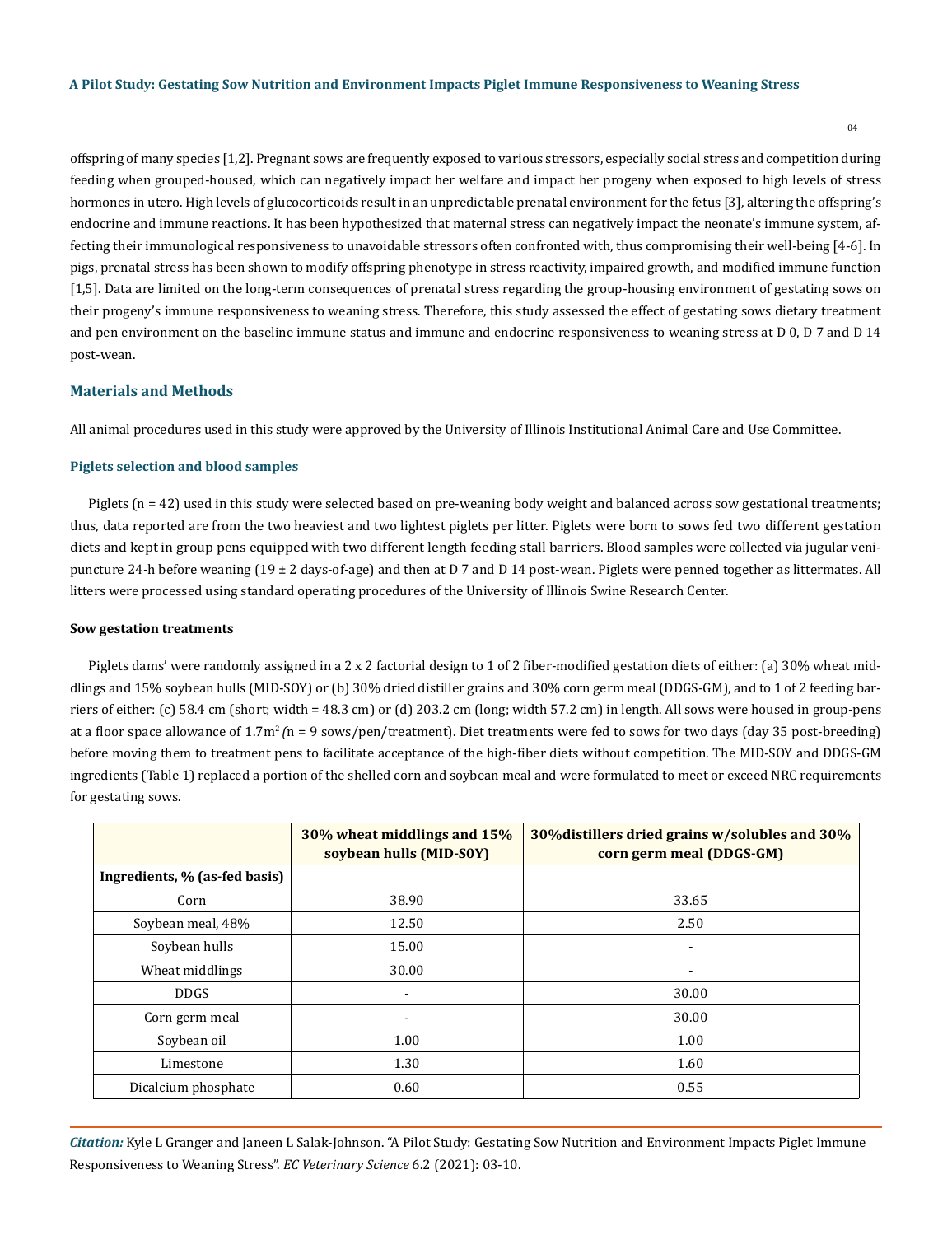## **A Pilot Study: Gestating Sow Nutrition and Environment Impacts Piglet Immune Responsiveness to Weaning Stress**

| Salt                         | 0.40  | 0.40  |
|------------------------------|-------|-------|
| Vitamin mineral premix       | 0.30  | 0.30  |
| <b>Energy and nutrients</b>  |       |       |
| Energy, Kcal ME/kg           | 2,999 | 3,177 |
| CP, %                        | 13.78 | 18.96 |
| Ca, %                        | 0.78  | 0.78  |
| Total P, %                   | 0.61  | 0.66  |
| Available P, %               | 0.34  | 0.34  |
| ADF, %                       | 9.81  | 7.93  |
| Nitrogen, %                  | 23.97 | 25.75 |
| SID Arginine, %              | 0.90  | 0.83  |
| SID Histidine, %             | 0.35  | 0.52  |
| SID Isoleucine, %            | 0.59  | 0.49  |
| SID Leucine, %               | 1.05  | 1.34  |
| SID Lysine, %                | 0.61  | 0.61  |
| SID Methionine, %            | 0.21  | 0.45  |
| SID Methionine + cysteine, % | 0.46  | 0.66  |
| SID Phenylalanine, %         | 0.60  | 0.58  |
| SID Threonine, %             | 0.43  | 0.51  |
| SID Tryptophan, %            | 0.15  | 0.23  |
| SID Valine, %                | 0.59  | 0.59  |
|                              |       |       |

*Table 1: Composition of the experimental diets fed to group-housed sows during gestation. 1 Diets were formulated by replacing a portion of the corn and soybean meal with either wheat middlings and soybean hulls (MID-SOY) or distiller's dried grains with solubles and germ meal (DDGS-GM).*

## **Sample collection and cell isolation and counts**

Pigs were placed in a V-trough in a supine position. Blood samples were obtained by anterior vena cava puncture using sodium heparin or EDTA vacutainers within 1 minute of initial restraint. Whole blood smears were made, fixed in methanol, stained with Hema-3 staining system (Fisher Scientific, Houston, TX), and then viewed under a light microscope to determine leukocyte differential counts. Total white blood cell numbers were counted electronically using a Coulter Z1 particle counter (Beckman Coulter, Miami, FL).

Whole Blood was diluted in RPMI medium (Gibco, Carlsbad, CA), layered over Histopauqe-1077 (density: 1.077 g/ml; Sigma) and -1119 (density: 1.119 g/ml; Sigma) and centrifuged at 700 × g for 30 min. Porcine lymphocytes were aspirated from the 1077 layer, washed twice in RPMI, resuspended, and counted. Neutrophils were isolated from the 1119 layer and washed in RMPI. Red blood cells were lysed using cold endotoxin-free water, and isotonicity was restored using 10× phosphate buffer saline. Neutrophils were centrifuged at 475 × g for 10 min, the supernatant decanted and the pellet was washed and then resuspended in RPMI.

## **Mitogen-induced lymphocyte proliferation**

A mitogen-induced lymphocyte proliferation assay was performed as previously described [7]. Isolated porcine lymphocytes were used at a concentration of 5 x 10° cells/mL and run in triplicate. The mitogen concanavalin A (ConA; Sigma Aldrich) was added at 0, 2 and 20 μg/mL, and lipopolysaccharide (LPS; Sigma Aldrich) at 0, 5, and 50 μg/mL to stimulate T and B cells, respectively. Plates were

*Citation:* Kyle L Granger and Janeen L Salak-Johnson. "A Pilot Study: Gestating Sow Nutrition and Environment Impacts Piglet Immune Responsiveness to Weaning Stress". *EC Veterinary Science* 6.2 (2021): 03-10.

05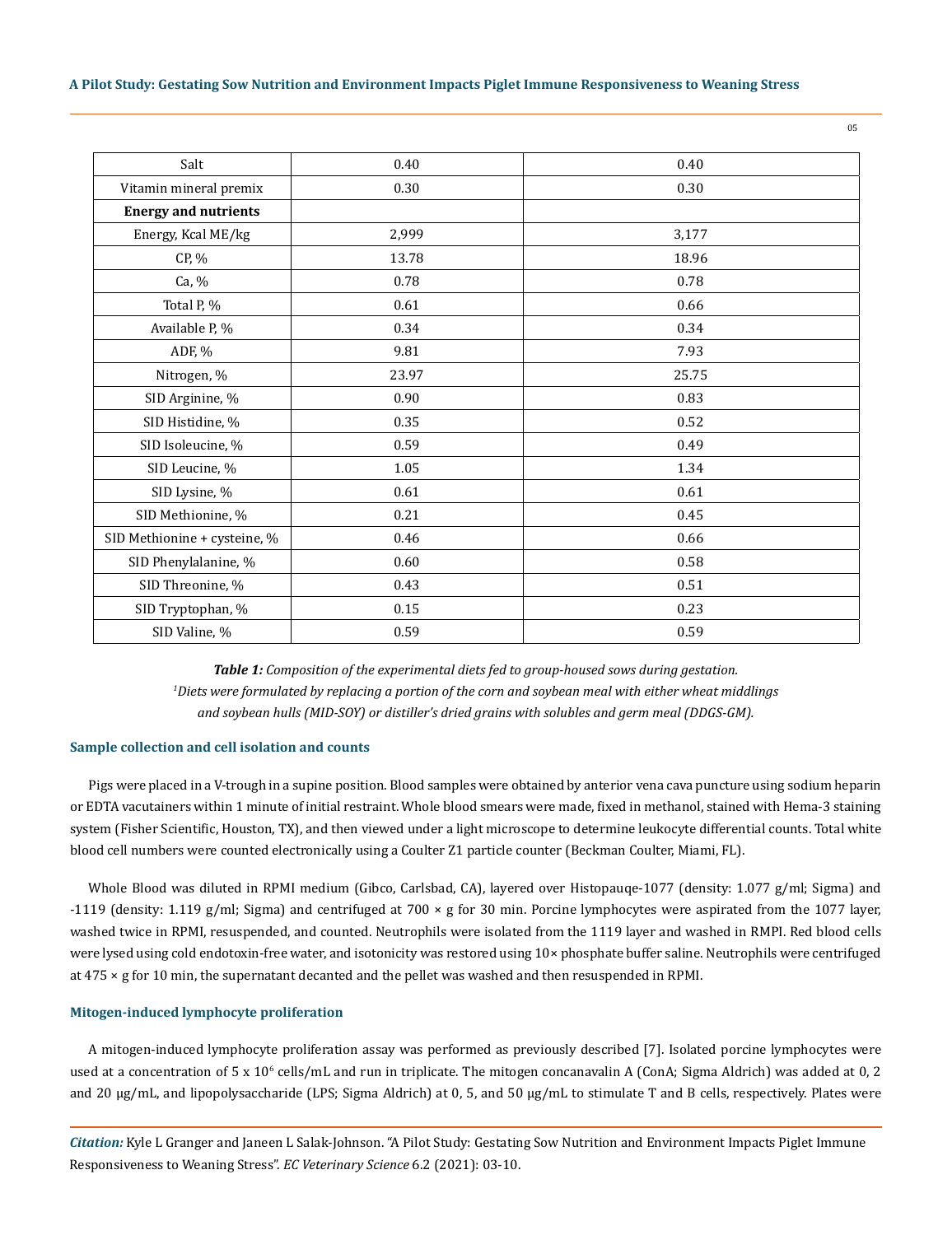06

incubated, the reaction stopped, and then read at a wavelength of 550 nm with reference wavelength 690 nm using a microplate reader (Thermo Scientific Instruments). Results are expressed as proliferation percentage: Optical density<sub>(550/690nm</sub>) of stimulated cells ÷ Optical density<sub>(550/690nm)</sub> of nonstimulated cells x 100.

#### **Total plasma immunoglobulin-G**

Total porcine plasma IgG was measured using an indirect competitive Enzyme-Linked Immunosorbent Assay (ELISA) previously described by our lab [8]. First, plasma samples were diluted 1:3,000 in 0.05% Tween-PBS and then 120 μL of diluted sample or standard in duplicate was added to 96-well microtiter plates coated with porcine IgG (Jackson ImmunoResearch, West Grove, PA). Goat anti-swine IgG (120 μL; Sigma, St. Louis, MO) was added, and plates incubated for 2h at 25°C and then washed 3 times with 0.05% Tween-PBS. Two hundred microliters of enzyme-linked rabbit anti-goat IgG (Jackson Immunoresearch) was added at 1:7,500 dilution. After a 1-h incubation period, plates were washed 3 times. Then 200 μL of substrate solution (1 mg of p-nitrophenyl phosphate/mL; Sigma-Aldrich) was added, and plates were incubated for 30-min. The reaction was stopped by adding 100 μL of 2M NaOH, and plates were read at wavelength 405 nm using a microplate reader (BioTek Instruments, Winooski, VT). Total plasma IgG was estimated using a standard curve (0, 0.78, 1.56, 3.125, 6.25, 12.5, 25, and 50 μg of IgG/mL).

#### **Total plasma cortisol**

A validated radioimmunoassay kit (MP Biomedicals, Santa Ana, CA) was used to measure plasma cortisol concentrations. A standard curve of 0, 78, 156.25, 312.5, 625, 1250, and 2500 ng/mL was generated by adding 390 μL of pooled stripped pig plasma and 10 μL of cortisol standard (10 μg/mL of cortisol in phosphate-buffer-saline). In duplicates, 25 µL of pig plasma or standard and 1 mL of I<sup>125</sup> cortisol were added to antibody-coated tubes and placed in a 37°C water bath for 45 minutes. The liquid was aspirated from the tubes and using a gamma counter, samples were counted. Inter- and intra-assay CVs were 7.4% and 5.2%, respectively, and sensitivity was 3 pg.

## **Statistical analysis**

All data were analyzed using a linear mixed-effects model (Proc-Mixed, SAS version 9.4, SAS Institute, Cary, NC), with repeated measures utilizing a first-order autoaggressive structure. All traits were tested for normality using Kolmogorov-Smirnov and Shapiro-Wilk tests. The model included fixed effects of sow diet (MID-SOY or DDGS-GM) and feeding barrier lengths (long or short), and sampling days (24 h before and 7 and 14 days post-wean) of piglets relevant to weaning as repeated measures. Least square means were generated and separated statistically with pairwise *t*-tests (PDIFF option). Significance was set at P ≤ 0.05, whereas trends were discussed at P ≤ 0.10.

## **Results and Discussion**

The present study was designed to assess the prenatal impact of pregnant sow nutrition and pen environment on her offspring's immune status and stress responsiveness D 0 (24-h before) and D 7 and D 14 post-wean. These preliminary findings indicate that dietary fiber type sows consumed (MID-SOY vs. DDGS-GM) during gestation differentially affected baseline immune status and their piglets' immune responsiveness to weaning stress. The barrier length (long vs. short) used to create individual feeding places for group-housed gestating sows affected piglets' baseline cortisol ( $P = 0.01$ ) and total IgG at D 7 post-wean ( $P < 0.0001$ ). Pigs from sows kept in the pens with long barriers had higher cortisol at D 0 and higher IgG at D 7 post-wean (Table 2), and these pigs also had a higher mean neutrophilto-lymphocyte ratio  $(P = 0.01$ ; data not shown) than those from sows kept in pens with short barriers. Here we did not assess the acute effects of weaning stress. However, pigs born to sows that gestated in group-pens with long barriers had higher neutrophil-to-lymphocyte ratio, neutrophils, and cortisol, which are often elevated in response to weaning stress [9]. It is plausible that this greater stress response among these pigs from these sows reflects their dams' stress responsiveness during gestation to this pen environment. Sows that gestated in pens with long barriers also had higher neutrophils and the neutrophil-to-lymphocyte ratio at various days throughout gestation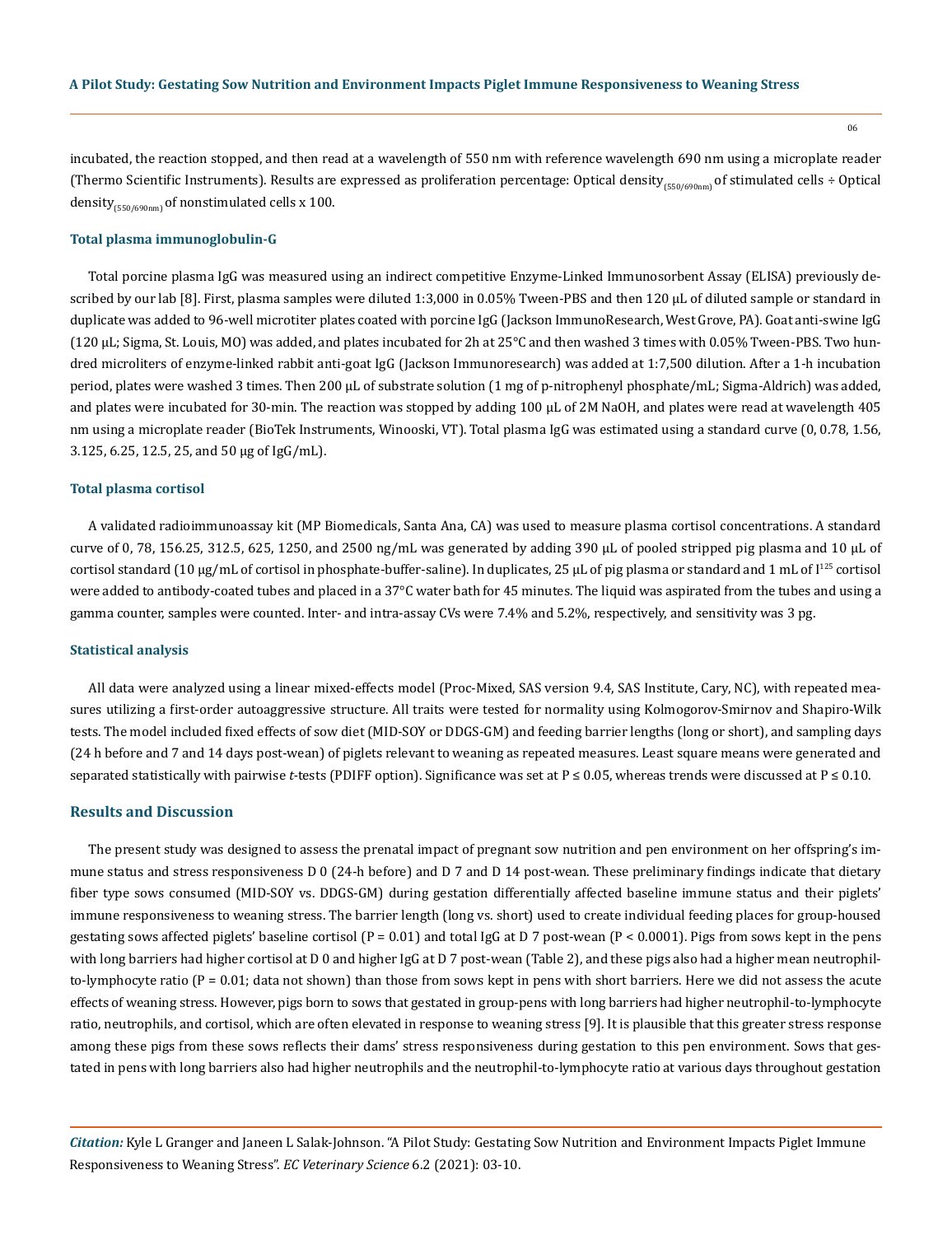| ۰.<br>×<br>۰. | i |  |
|---------------|---|--|
|               |   |  |

| <b>Measure</b>            | Long              | <b>Short</b>      | <b>SEMp</b> | P-value         |
|---------------------------|-------------------|-------------------|-------------|-----------------|
| Total WBC no./10 mL (107) |                   |                   | 0.7         | 0.67            |
| 24h pre-wean              | 8.0               | 7.2               |             |                 |
| D 7 post-wean             | 7.6               | 7.2               |             |                 |
| D 21 post-wean            | 11.5              | 12.1              |             |                 |
| Lymphocytes, %            |                   |                   | 2.1         | 0.20            |
| 24h pre-wean              | 65.1              | 67.1              |             |                 |
| D 7 post-wean             | 65.7              | 59.7              |             |                 |
| D 21 post-wean            | 60.2              | 59.5              |             |                 |
| Neutrophils, %            |                   |                   | 1.4         | 0.11            |
| 24h pre-wean              | 31.2              | 28.6              |             |                 |
| D 7 post-wean             | 29.7              | 35.8              |             |                 |
| D 21 post-wean            | 34.9              | 34.5              |             |                 |
| Monocytes, %              |                   |                   | 0.7         | 0.84            |
| 24h pre-wean              | 2.8               | 3.7               |             |                 |
| D 7 post-wean             | 3.5               | 3.5               |             |                 |
| D 21 post-wean            | 4.0               | 4.6               |             |                 |
| Eosinophils, %            |                   |                   | 0.3         | 0.30            |
| 24h pre-wean              | 0.87              | 0.58              |             |                 |
| D 7 post-wean             | 1.03              | 0.91              |             |                 |
| D 21 post-wean            | 0.82              | 1.3               |             |                 |
| ConA Proliferation, %     |                   |                   | 3.1         | 0.22            |
| 24 h pre-wean             | 115               | 112               |             |                 |
| D 7 post-wean             | 115               | 105               |             |                 |
| D 14 post-wean            | 106               | 107               |             |                 |
| LPS-Proliferation, %      |                   |                   | 3.0         | 0.77            |
| 24 h pre-wean             | 133               | 139               |             |                 |
| D 7 post-wean             | 99                | 100               |             |                 |
| D 14 post-wean            | 102               | 101               |             |                 |
| Total IgG, ug/ml          |                   |                   | 0.08        | ${}_{< 0.0001}$ |
| 24 h pre-wean             | 7.2               | 7.1               |             |                 |
| D 7 post-wean             | 8.0 <sup>a</sup>  | 7.2 <sup>b</sup>  |             |                 |
| D 14 post-wean            | 8.0               | $\ \, 8.1$        |             |                 |
| Cortisol, ng/ml           |                   |                   | 0.6         | 0.01            |
| 24-h pre-wean             | 16.0 <sup>a</sup> | 11.8 <sup>b</sup> |             |                 |
| D7 post-wean              | 11.3              | 10.5              |             |                 |
| D 14 post-wean            | 10.3              | 10.3              |             |                 |

compared to those sows in pens with short ones [10,11]. It is plausible that the sows' pen environment influences their piglets' stress responsiveness to wean stress, but diet influences immune status and immune responsiveness.

> *Table 2: Immune measures at D 0 (24-h before) and D 7 and D 14 post-wean pigs from sows kept in group-pens with long or short feeding stall barriers during gestation.*

> > *a, b: Within a row, means without a common superscript letter differ (P < 0.05).*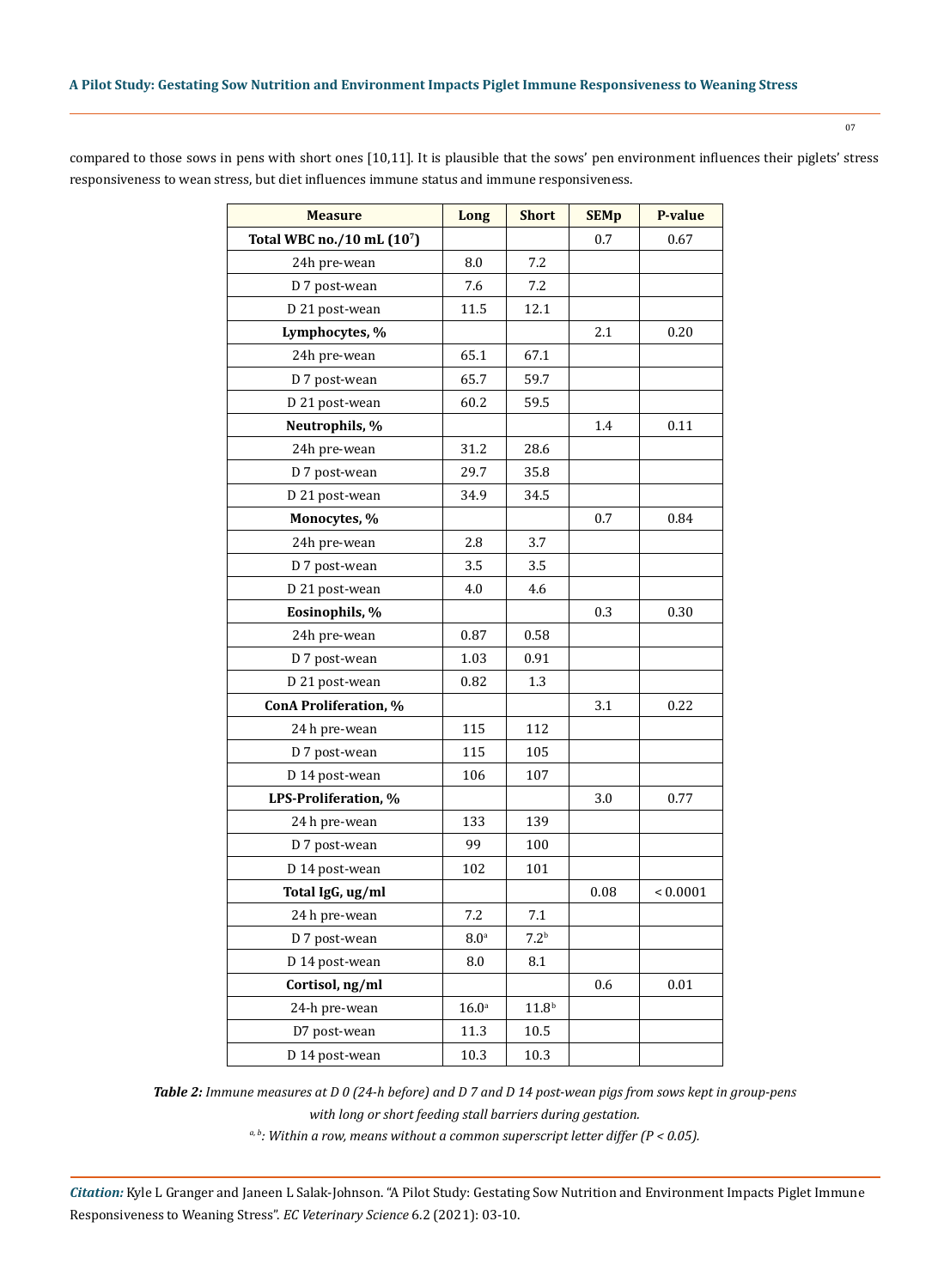08

Interestingly, pigs' baseline immune status and immune responsiveness to weaning stress may have been differentially modulated by their dam's gestation diet. Pigs born to sows that were fed MID-SOY diet had a skewed T-cell (ConA; P = 0.05) proliferative response and pigs from DDGS-GM-fed sows had B-cell (LPS; P < 0.0001) proliferative responses at D 0 (Table 3). The pigs that had greater ConA response also had a higher number of total WBC ( $P = 0.06$ ) and percent monocytes ( $P = 0.02$ ), but less cortisol ( $P < 0.001$ ) compared to those pigs whose dams were fed DDGS-GM diet (Table 3). The magnitude of suppression of T- and B-cell responses to weaning at D 7 and D14 was differentially affected by sow gestation diet; with a more profound suppressive effect occurring at D 7 on B-cell proliferation (LPS) among pigs from sows fed DDGS-GM diet and was still suppressed at D 14 post-wean compared to pigs from sows fed MID-SOY diet. The reduced B-cell proliferative response among these pigs did not directly affect IgG levels at D 7 since IgG levels increased among these pigs and their levels were higher than pigs from MID-SOY-fed sows (Table 3). Also, pigs from DDGS-GM-fed sows had greater cortisol D 0 and D 14 than those pigs from sows fed MID-SOY diet (P < 0.001; Table 3). Overall, pigs born to MID-SOY-fed sows had a more robust T-cell proliferative response  $(117 \text{ vs. } 99 \pm 2\%; P < 0.0001)$ , while those from DDGS-GM-fed sows had a more robust B-cell proliferative response  $(120 \text{ m})$ vs. 107 ± 2.2%; P < 0.005). Mean cortisol levels were also greater among pigs born to DDGS-GM-fed sows than those from MID-SOY-fed sows (14.5 vs.  $10.0 \pm 0.4$  ng/ml; P < 0.0001). The lower cortisol levels and higher mitogen-induced T-cell response (ConA) may imply that pigs born to MID-SOYfed sows during gestation may have a more activated immune cell-mediated immune profile. In contrast, pigs from sows fed DDGS-GM diet were more skewed toward a T-helper 2 immune response (humoral), which may have been partly due to higher plasma cortisol. It has been shown that elevated glucocorticoids can suppress T-helper 1 immune response (cell-mediated), resulting in a shift toward humoral immunity in an attempt to achieve immune homeostasis [12]. Together, these results imply that maternal diet-fed and pen environment housed in may affect immune development and responsiveness of their offspring to weaning stress, as evident by differential immune phenotype and responsiveness.

| <b>Measure</b>            | <b>MID-SOY</b>   | <b>DDGS-GM</b>   | <b>SEMp</b> | <b>P-value Diet x Day</b> |
|---------------------------|------------------|------------------|-------------|---------------------------|
| Total WBC no./10 mL (107) |                  |                  | 0.7         | $= 0.06$                  |
| 24h pre-wean              | 8.1              | 7.0              |             |                           |
| D 7 post-wean             | 7.5              | 7.3              |             |                           |
| D 21 post-wean            | 10.6             | 12.9             |             |                           |
| Lymphocytes, %            |                  |                  | 2.2         | $= 0.10$                  |
| 24h pre-wean              | 64.0             | 68.2             |             |                           |
| D 7 post-wean             | 65.0             | 60.5             |             |                           |
| D 21 post-wean            | 61.6             | 58.1             |             |                           |
| Neutrophils, %            |                  |                  | 1.4         | 0.24                      |
| 24h pre-wean              | 30.7             | 29.1             |             |                           |
| D 7 post-wean             | 31.1             | 34.3             |             |                           |
| D 21 post-wean            | 32.0             | 37.5             |             |                           |
| Monocytes, %              |                  |                  | 0.7         | 0.02                      |
| 24h pre-wean              | 4.7 <sup>a</sup> | 1.8 <sup>b</sup> |             |                           |
| D 7 post-wean             | 2.9              | 4.0              |             |                           |
| D 21 post-wean            | 5.2 <sup>a</sup> | 3.2 <sup>b</sup> |             |                           |
| Eosinophils, %            |                  |                  | 0.2         | 0.62                      |
| 24h pre-wean              | 0.6              | 0.9              |             |                           |
| D 7 post-wean             | 0.8              | $1.1\,$          |             |                           |
| D 21 post-wean            | 1.1              | 1.0              |             |                           |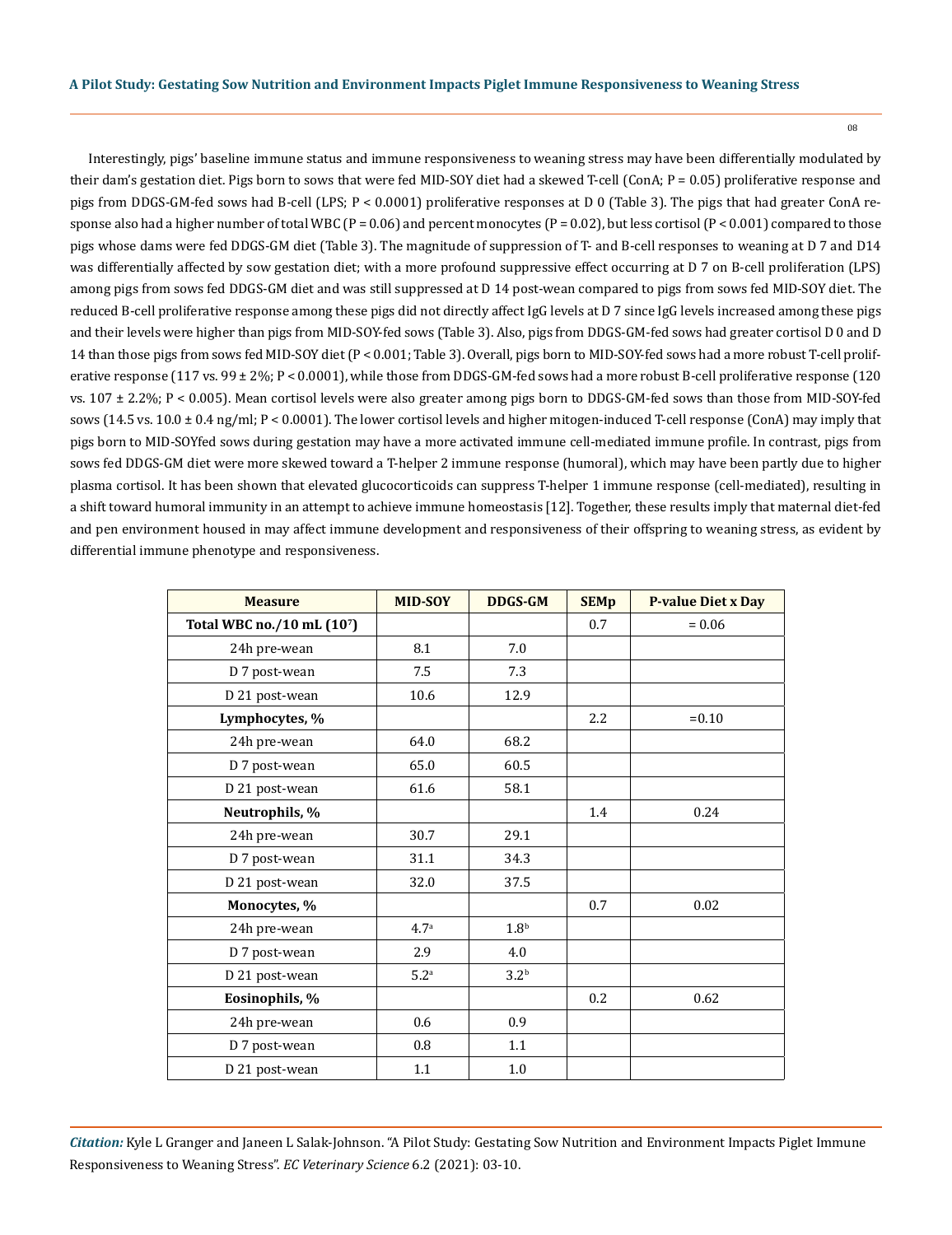| ConA Proliferation, % |                   |                   | 3.0  | $= 0.05$     |
|-----------------------|-------------------|-------------------|------|--------------|
| 24 h pre-wean         | 124 <sup>a</sup>  | 100 <sup>b</sup>  |      |              |
| D 7 post-wean         | 118 <sup>a</sup>  | 102 <sup>b</sup>  |      |              |
| D 14 post-wean        | 111 <sup>a</sup>  | 100 <sup>b</sup>  |      |              |
| LPS-Proliferation, %  |                   |                   | 2.8  | ${}< 0.0001$ |
| 24 h pre-wean         | 110 <sup>a</sup>  | 162 <sup>b</sup>  |      |              |
| D 7 post-wean         | 101               | 98                |      |              |
| D 14 post-wean        | 113 <sup>a</sup>  | 99b               |      |              |
| Total IgG, ug/ml      |                   |                   | 0.05 | ${}< 0.0001$ |
| 24 h pre-wean         | 7.2               | 7.0               |      |              |
| D 7 post-wean         | 7.1 <sup>a</sup>  | 8.1 <sup>b</sup>  |      |              |
| D 14 post-wean        | 7.9               | 8.0               |      |              |
| Cortisol, ng/ml       |                   |                   | 0.4  | ${}_{0.001}$ |
| 24-h pre-wean         | 10.1 <sup>a</sup> | 18.6 <sup>b</sup> |      |              |
| D7 post-wean          | 11.1              | 10.8              |      |              |
| D 14 post-wean        | 8.9 <sup>a</sup>  | 12.8 <sup>b</sup> |      |              |

*Table 3: Immune measures at D 0 (24-h before) and D 7 and D 14 post-wean for born to sows fed either MID-SOY or DDGS-GM modified gestation diets.* 

*a, b: Within a row, means without a common superscript letter differ (P < 0.01).*

# **Conclusion**

These preliminary findings indicate that piglets' immune status may be affected by the type of dietary fiber their dams' are fed during gestation. In contrast, the stress sows experience during gestation can also impact her piglets' immune response to weaning for 14 days after weaning. These data also indicate that the type of fiber-fed to the w sows can differentially skew piglets' immune response. Pigs born to sows fed MID-SOY diet tended to be skewed toward a T-helper 1 cell-mediated immune response and pigs from sows fed DDGS-GM diet favored a T-helper 2 humoral immune response. It should be noted that those piglets born to sows on either diet but housed in group-pens with short length barriers exhibited a diminished immune response when collectively compared amongst other treatment combinations. Thus, indicating the sow's gestation environment may also influence her pigs' stress and immune responsiveness; however, more research should investigate the effects of other stressors and long-term consequences.

# **Acknowledgments**

This project was funded by the National Pork Board, the Illinois Agricultural Experiment Station and the Oklahoma Agricultural Experiment Station. The authors thank M. Lopez and E. Pacheco for their assistance.

# **Conflict of Interest**

The authors have no conflict of interests.

*Citation:* Kyle L Granger and Janeen L Salak-Johnson. "A Pilot Study: Gestating Sow Nutrition and Environment Impacts Piglet Immune Responsiveness to Weaning Stress". *EC Veterinary Science* 6.2 (2021): 03-10.

09